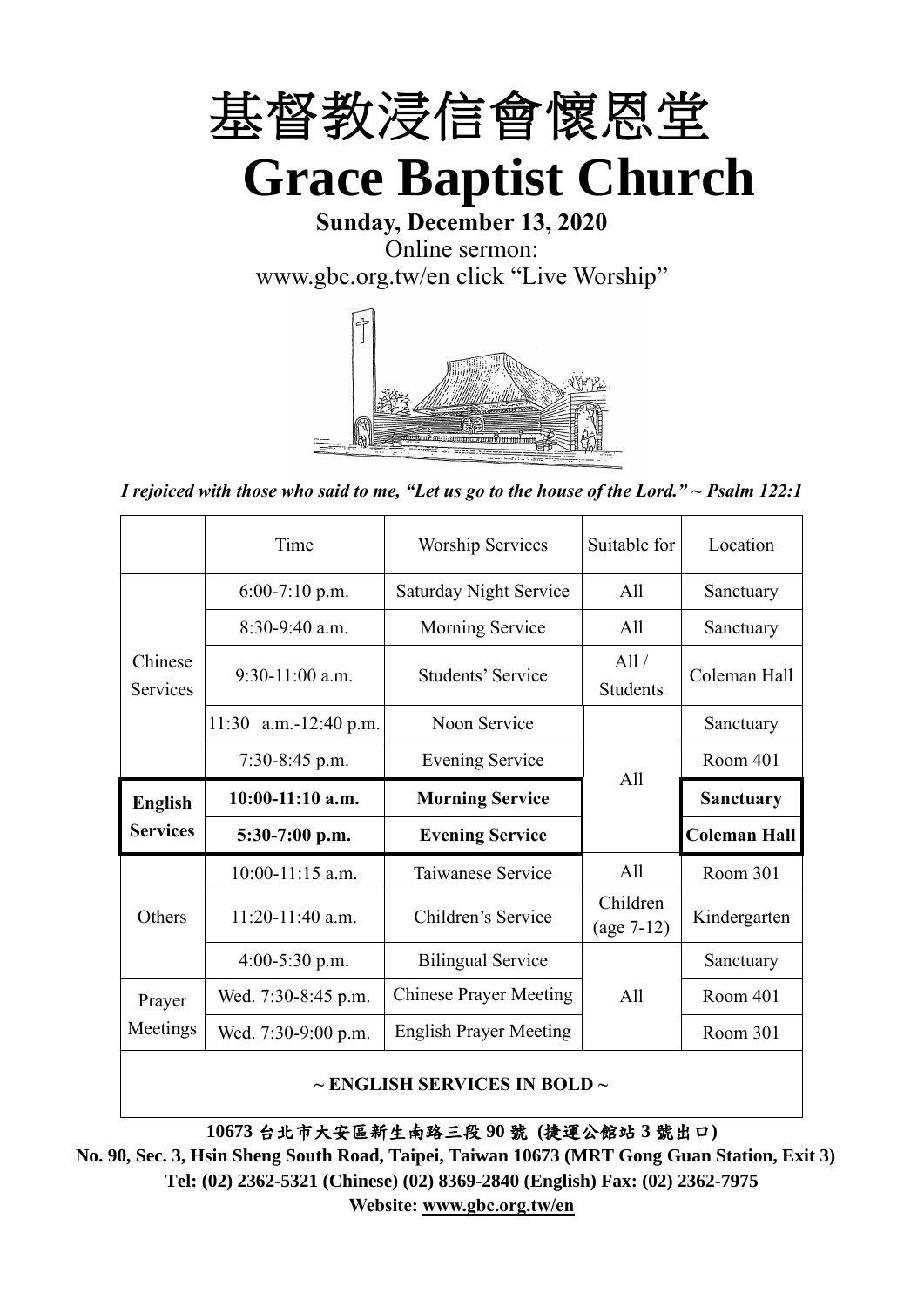**Welcome to Grace Baptist Church English Congregation. Thank you for choosing to worship with us and celebrate the glory of our Lord.**

|                                          | Morning Worship Service - 10:00 a.m.                                                                            |                                           |
|------------------------------------------|-----------------------------------------------------------------------------------------------------------------|-------------------------------------------|
|                                          | Sunday, December 13, 2020 (Sanctuary)                                                                           |                                           |
|                                          | "Come to Us, Jesus" – Hallel Singers Christmas Presentation                                                     |                                           |
| Prelude                                  |                                                                                                                 | Cathering Liu                             |
| <b>Advent Reading</b>                    |                                                                                                                 | <b>Treurnicht Family</b>                  |
| Greeting/Opening Prayer                  |                                                                                                                 | Pastor Nick Brideson                      |
| Worship through Music                    | "O Come All Ye Faithful"<br>"Christmastime"                                                                     | Armand Lim                                |
| Song<br>Narration                        |                                                                                                                 |                                           |
| Song                                     | "Come to Us"                                                                                                    |                                           |
| Narration                                |                                                                                                                 |                                           |
| Song                                     | "It Came upon the Midnight Clear"<br>"The First Noel/Pachelbel's Canon"                                         |                                           |
| Narration                                |                                                                                                                 |                                           |
| Song                                     | "Holy Is the Child"                                                                                             |                                           |
| Narration<br>Song                        | "Glory (Let There Be Peace)"                                                                                    |                                           |
| Narration                                |                                                                                                                 |                                           |
| Song                                     | "Rejoice! Christ Is Born!"                                                                                      |                                           |
| Closing Words/Offertory Prayer           |                                                                                                                 | Pastor Nick Brideson                      |
| Tithes and Offerings                     |                                                                                                                 |                                           |
| Welcome/Announcements/Benediction        |                                                                                                                 |                                           |
| Closing Song<br>Postlude                 | "Joy to the World"                                                                                              | Armand Lim                                |
|                                          |                                                                                                                 | Catherine Liu                             |
|                                          | Lyric Videos by: Armand Lim, Joy Kong, Jo Yu<br>Narrators: Cherrie Lim, Peter Chiu                              |                                           |
|                                          | <b>Soloists:</b> Armand Lim, Eric Cheng, Rylie Lim                                                              |                                           |
|                                          |                                                                                                                 |                                           |
| Wear a mask                              |                                                                                                                 |                                           |
| before entering                          | Nursery care is available in the "Cry Room" at the back of<br>the Sanctuary during the Morning Worship Service. |                                           |
| the Cry Room.                            |                                                                                                                 |                                           |
|                                          | Evening Worship Service - 5:30 p.m.                                                                             |                                           |
| Prelude                                  | Sunday, December 13, 2020 (Coleman Hall)                                                                        | Joyce Pan                                 |
|                                          |                                                                                                                 | <b>Affleck Family</b>                     |
| <b>Advent Reading</b>                    |                                                                                                                 |                                           |
| Prayer                                   |                                                                                                                 | Alex Chen, Leader                         |
| Worship through Music                    | "God Is for us"                                                                                                 | Michael Huang                             |
| Greeting                                 |                                                                                                                 |                                           |
| Pastoral Prayer<br>Worship through Music | God Made Low'                                                                                                   | Pastor Nick Brideson<br>Alex Chen, Leader |
|                                          | $'10,000$ Reasons"                                                                                              |                                           |
|                                          |                                                                                                                 |                                           |
|                                          |                                                                                                                 |                                           |
|                                          | "The Lord Is My Salvation"                                                                                      |                                           |
| <b>Offertory Prayer</b>                  |                                                                                                                 | Jennifer Chen                             |
| Tithes and Offerings                     |                                                                                                                 |                                           |
| Pray for Our Church                      | Psalm 91                                                                                                        | Michael Huang                             |
| <b>Scripture Reading</b><br>Message      | Dwelling in Jesus, Who Dwelled in the LORD                                                                      | Minister Kevin Wang                       |
| <b>Response Song</b>                     | "You Never Let Go"                                                                                              |                                           |
| <b>Closing Prayer</b>                    |                                                                                                                 |                                           |
| Welcome                                  |                                                                                                                 |                                           |
| Closing Song                             | "God Made Low"                                                                                                  | Alex Chen, Leader                         |
| Postlude                                 |                                                                                                                 | Joyce Pan                                 |
|                                          |                                                                                                                 |                                           |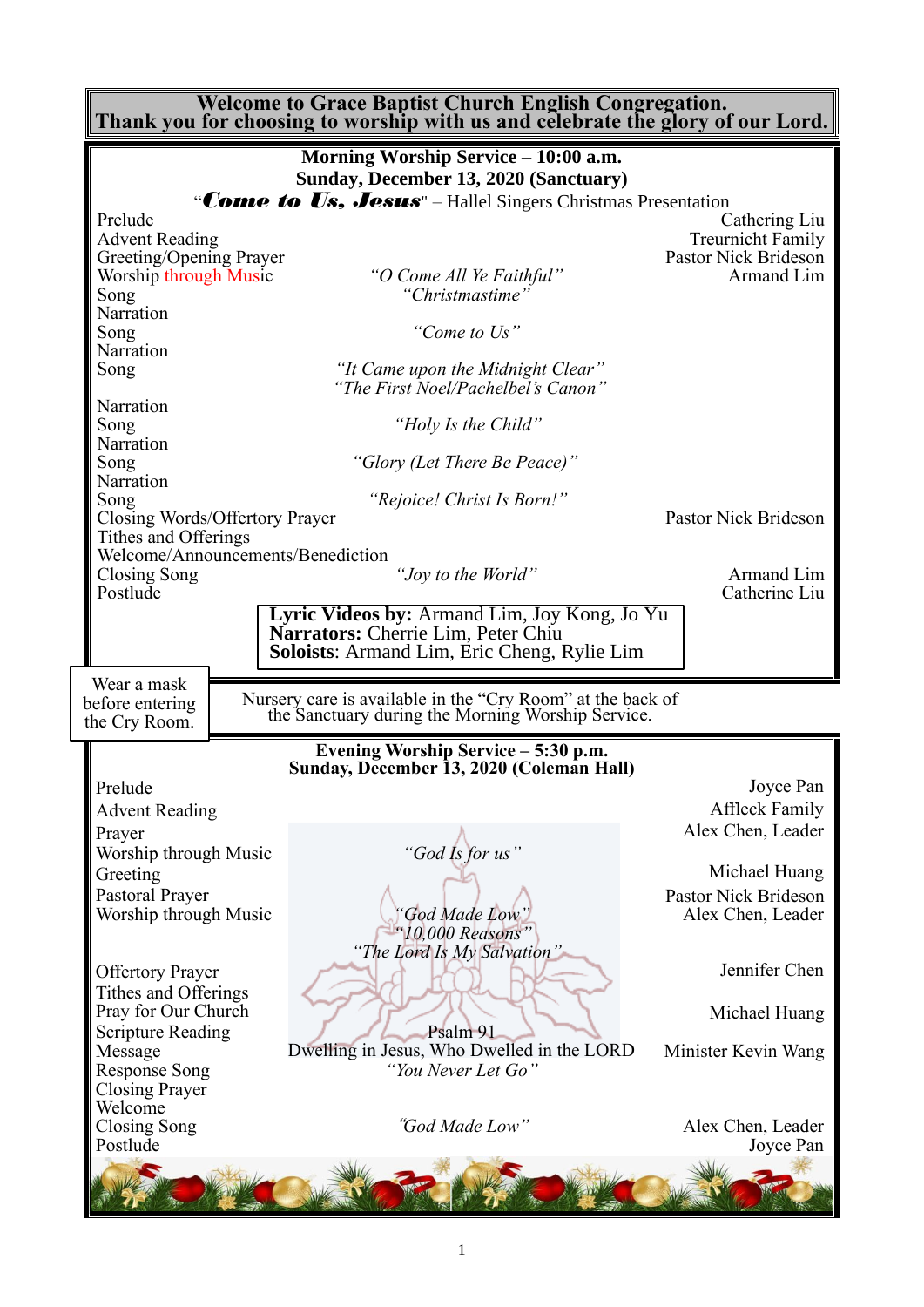# **Sermon Topic: Dwelling in Jesus, Who Dwelled in the LORD Scripture: Psalm 91**

# **Speaker: Minister Kevin Wang December 13, 2020**

| <b>Scripture: Psalm 91 (NASB)</b>                                                                       |                                                                                                          |
|---------------------------------------------------------------------------------------------------------|----------------------------------------------------------------------------------------------------------|
| $1$ He who dwells in the shelter of the Most High                                                       | <sup>9</sup> Because you have made the Lord your dwelling                                                |
| will abide in the shadow of the Almighty.                                                               | place-                                                                                                   |
| <sup>2</sup> I will say to the Lord, "My refuge and my                                                  | the Most High, who is my refuge—                                                                         |
| fortress,                                                                                               | $10$ no evil shall be allowed to befall you,                                                             |
| my God, in whom I trust."                                                                               | no plague come near your tent.                                                                           |
| <sup>3</sup> For he will deliver you from the snare of the<br>fowler<br>and from the deadly pestilence. | $\vert$ <sup>11</sup> For he will command his angels concerning<br>you<br>to guard you in all your ways. |
| <sup>4</sup> He will cover you with his pinions,                                                        | $12$ On their hands they will bear you up,                                                               |
| and under his wings you will find refuge;                                                               | lest you strike your foot against a stone.                                                               |
| his faithfulness is a shield and buckler.                                                               | <sup>13</sup> You will tread on the lion and the adder;                                                  |
| $5$ You will not fear the terror of the night,                                                          | the young lion and the serpent you will                                                                  |
| nor the arrow that flies by day,                                                                        | trample underfoot.                                                                                       |
| <sup>6</sup> nor the pestilence that stalks in darkness,                                                |                                                                                                          |
| nor the destruction that wastes at noonday.                                                             | <sup>14</sup> "Because he holds fast to me in love, I will<br>deliver him;                               |
| <sup>7</sup> A thousand may fall at your side,                                                          | I will protect him, because he knows my                                                                  |
| ten thousand at your right hand,                                                                        | name.                                                                                                    |
| but it will not come near you.                                                                          | $15$ When he calls to me, I will answer him;                                                             |
| <sup>8</sup> You will only look with your eyes                                                          | I will be with him in trouble;                                                                           |
| and see the recompense of the wicked.                                                                   | I will rescue him and honor him.                                                                         |
|                                                                                                         | $16$ With long life I will satisfy him                                                                   |
|                                                                                                         | and show him my salvation."                                                                              |
| <b>BT</b>                                                                                               |                                                                                                          |

## **Notes:**



# **Sermon Next Sunday,** *December 20***:**

| <b>Speaker</b>                                                     | <b>Topic</b>                                                                                                                             | <b>Bible Text</b> |  |
|--------------------------------------------------------------------|------------------------------------------------------------------------------------------------------------------------------------------|-------------------|--|
| AM: Pastor Nick Brideson                                           | <b>Embracing Joy</b>                                                                                                                     | Psalm 95; Luke 2  |  |
| PM: Hallel Singers Christmas Presentation (6:00 p.m. in Sanctuary) |                                                                                                                                          |                   |  |
|                                                                    | Study the Bible text ahead and you will get more from the sermon.<br>You are welcome to join one of the Sunday classes listed on page 6. |                   |  |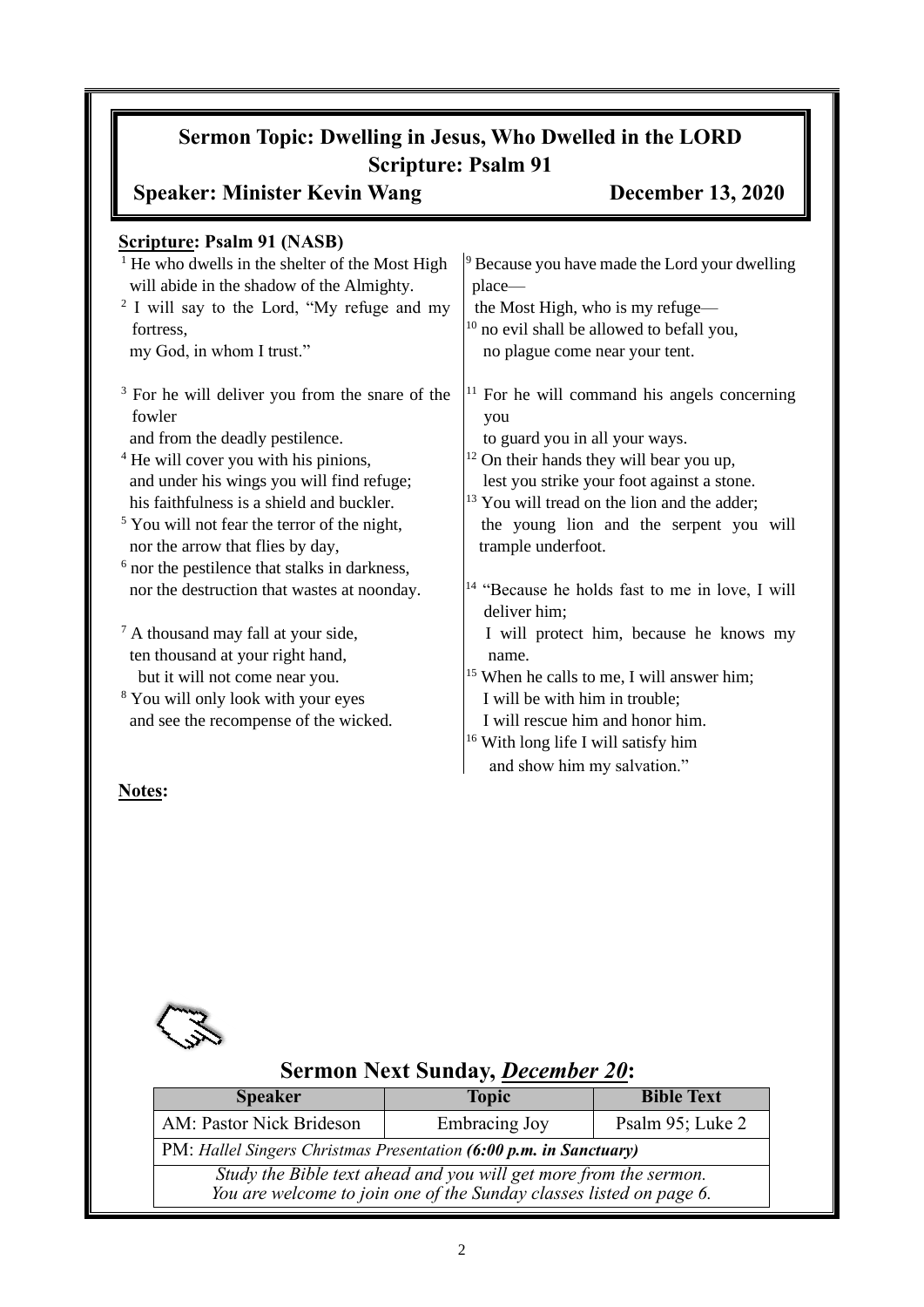## **Wednesday Night Prayer Meeting**

*"My house shall be called a house of prayer" (Matthew 21:13)* Let us be a church of prayer. Come and pray with brothers and sisters in Christ 7:30 - 9:00 p.m. every Wednesday in Room 301. Go directly to the physical Prayer Meeting or email Minister Priscilla (priscilla@gbc.org.tw) for how to join the Zoom Prayer Meeting. Email prayer requests to Minister Priscilla.

Prayer Focus for this coming Wednesday: *Missions*



Mabuhay Fellowship warmly invites you, your family, and friends to a CHRISTmas program at 2:00 p.m. TODAY in Coleman Hall. The program features dances and songs of thanks and praises to God for the joy of Emmanuel: God with Us. The inspirational talk is on "CHRISTmas Parol" (CHRISTmas Star Lantern), based on Matthew 2:1-12. The speaker is Ms. Shirley Ho, Assistant Professor of the Old Testament at the

China Evangelical Graduate School of Theology. If you want to join an exchanging of gifts, please bring a gift worth at least NT\$200.

## **Young Adults Fellowship: Dec 19**

Young Adults Fellowship is for young adults from the age of 20-35 to study God's Word and grow together on 1st and 3rd Saturdays from 4:30 to 6:00 p.m. in WanFu 22 (next to GBC building). During our next meeting,

*December 19*, **we will be doing a special gift exchange!** *Please prepare one unopened Gacha Capsule Toy (*扭蛋*) that costs \$60-80 NTD, and we will be exchanging these gifts to each other!* Contact Minister Kevin Wang at kevin@gbc.org.tw if you need more information.

## **NEW COVID-19 Prevention Regulations**

Please be aware that wearing a mask inside GBC is *required.* Individuals will be fined up to 15,000 NT for not wearing a mask.

Starting December 1, Taiwan Central Epidemic Command Center (CECC) launched its "Fall-Winter COVID-19 Prevention Program" which requires people to wear masks in eight public venues, including GBC. (Other places are: healthcare facilities, public transportation, places of consumption, learning places, sports and exhibition venues, entertainment venues, and offices and business venues.)

In addition, during the epidemic prevention period, people littering with masks will be fined up to 6,000 NT, according to the Environmental Protection Agency.

### **Other COVID-19 Precaution reminders:**

**TY FALLAND** 

- ➢ Check temperature at the front door (Enter through GBC front door. Back door is for *exit* only.) The gate from the coffee deck  $\overline{(next)}$  to the sushi restaurant) will be open for people leaving GBC immediately after the AM service.
- ➢ Wash hands frequently
- $\triangleright$  See a doctor and stay home if you have a fever and cough.
- ➢ No buffet-style food in groups/meetings inside GBC. (Only lunch boxes or food in sealed packages. Drinks must be in individual containers.)
- ➢ All meetings should keep an attendance record. The leader should keep the record for at least one month in case it is needed.



- $\triangleright$  Fill out the seating form when joining a worship service. (Family members can sit together and fill out one form with one seat number to include all members.)
- ➢ Take your bulletin home or put it in boxes marked "Bulletin RECYLE".
- ➢ The government asks all people to not travel overseas. All people who arrive in Taiwan from overseas MUST self-quarantine for 14 days. During your quarantine, GBC welcomes you to join our worship via the Internet.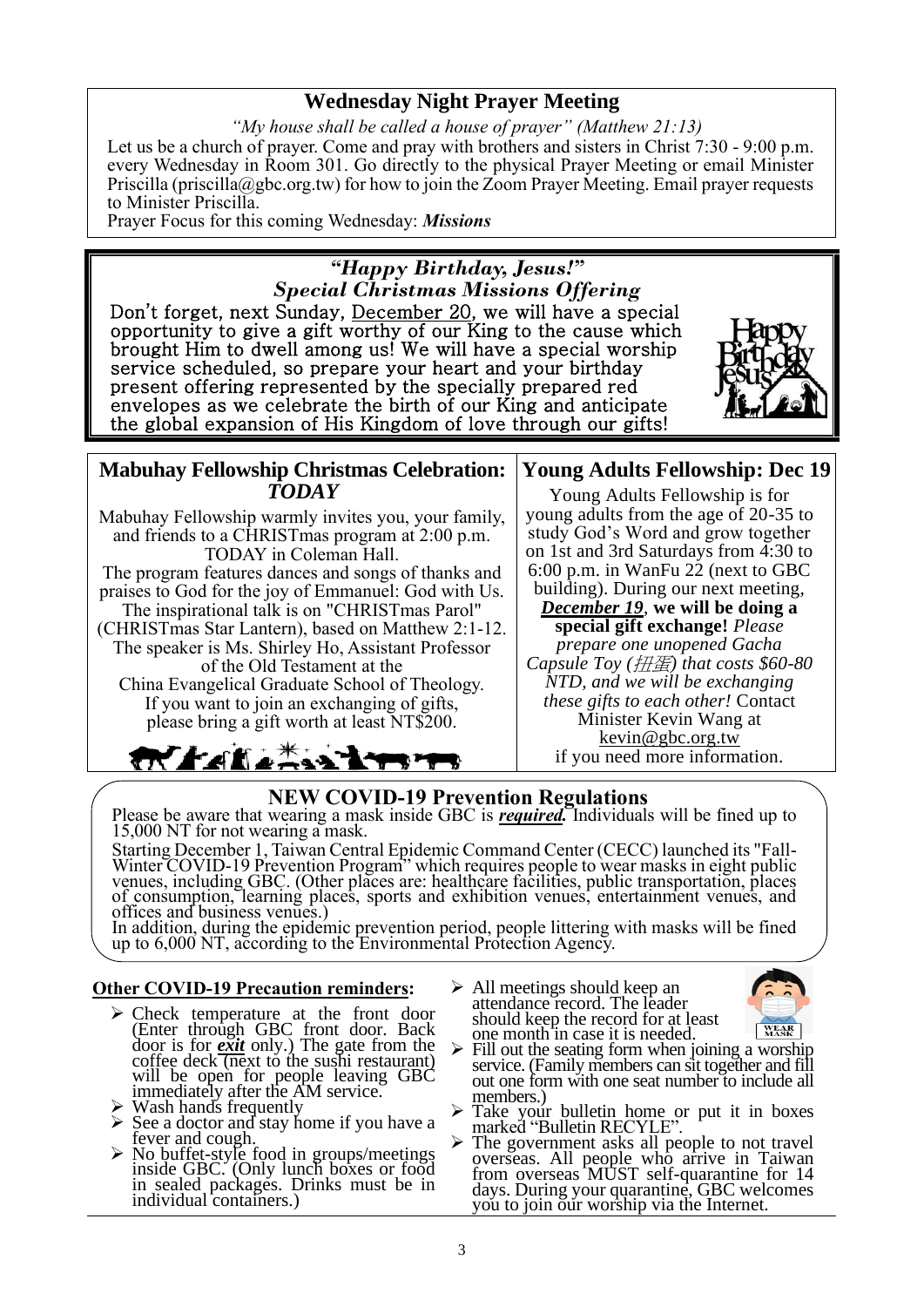## **Bible Studies for Life: Winter Season Invitation for Hallel Singers Christmas Presentation** *Come to Us, Jesus* Be comforted and encouraged through Christmas songs, videos, and Scripture reminding us that Jesus is the Heavenly Father's answer to His people's yearnings and cries for salvation and respite. **Presentation again Next Sunday, December 20:** 6:00 - 7:20 p.m. in the Sanctuary (2nd floor)

Winter season of *Bible Studies for Life* has 13 sessions in 8 available classes shown in the table(right). Please join one of the classes directly.



**THE CONSTRUCTION OF THE CONSTRUCTION OF THE ANTICOLLECTION OF THE ANTICOLLECTION OF THE ANTICOLLECTION OF THE AN** 

| Time                                                                                                                              | Room                 | Teacher         |
|-----------------------------------------------------------------------------------------------------------------------------------|----------------------|-----------------|
| <b>Mount of Olives</b><br>(Take the stairs by the front   Chien-Hao Ferng<br>$9:00$ a.m.<br>$\text{desk}, 2.5^{\text{th}}$ floor) |                      |                 |
|                                                                                                                                   | Room B03 (Bahasa)    | Maria Sagita    |
|                                                                                                                                   | WanFu 22A            | Kevin Hartman   |
|                                                                                                                                   | 11:30 a.m. WanFu 22C | Roy Treurnicht  |
|                                                                                                                                   | Room B04             | Chien-Hao Ferng |
|                                                                                                                                   | Room B05             | Ava Zamora      |
|                                                                                                                                   | Room 306             | Roy Treurnicht  |
|                                                                                                                                   | 0.m. Room 305        | Amy Wang        |

# **New Members' Class: Next Sunday, December 20**

If you are applying for baptism on January 31 or you are interested in becoming a member of GBC, you need to attend a New Members' Class.

Our next New Members' class is on *December 20*, from 3:00 to 4:00 p.m. in Room 307. It is a one-time only class and is currently held every 3 months. Please go directly to the class and bring ONE 2-inch ID picture for the registration form.



During that class, we will talk about what it means to be a member of Grace Baptist Church, what we believe, our church strategy and our purpose.

|                  |                 | <b>2020 Christmas and Year-End Events</b>                                        |                     |
|------------------|-----------------|----------------------------------------------------------------------------------|---------------------|
| Date             | <b>Time</b>     | Event                                                                            | Location            |
|                  | $10:00 - 11:10$ | <b>Hallel Singers Christmas Presentation</b><br>$- AM$ (English)                 | <b>Sanctuary</b>    |
| Dec. 13 (Sun.)   | $14:00 - 16:00$ | <b>Mabuhay Christmas Celebration (English)</b>                                   | Coleman Hall        |
|                  |                 | Note: Our regular Christmas Potlucks are cancelled this year<br>due to COVID-19. |                     |
|                  | $11:30 - 13:00$ | <b>Chinese Christmas Service</b>                                                 | Sanctuary           |
|                  | $11:30 - 12:30$ | <b>AWANA Christmas Presentation (English)</b>                                    | <b>Room 401</b>     |
| Dec. $20$ (Sun.) | $18:00 - 19:20$ | <b>Hallel Singers Christmas Presentation</b><br>– PM (English)                   | <b>Sanctuary</b>    |
|                  | $19:30 - 21:30$ | Christmas Evangelical Musical                                                    | Sanctuary           |
| Dec. $24$ (Thu.) | $22:00 - 23:00$ | <b>Christmas Eve Service (English)</b>                                           | <b>Coleman Hall</b> |
|                  | $22:00 - 23:00$ | <b>Christmas Eve Service</b>                                                     | Sanctuary           |
|                  | $23:30 - 01:30$ | Christmas Eve Midnight Concert                                                   | Sanctuary           |
| Dec. $26$ (Sat.) | $10:00 - 13:00$ | <b>Indian Christmas Celebration (English)</b>                                    | <b>Coleman Hall</b> |
|                  | $21:00 - 22:30$ | <b>Year-End Prayer Meeting (English)</b>                                         | <b>Room 401</b>     |
| Dec. $31$ (Thu.) | $23:00 - 00:30$ | <b>Year-End Communion Service (English)</b>                                      | <b>Coleman Hall</b> |

### **More announcements on page 5**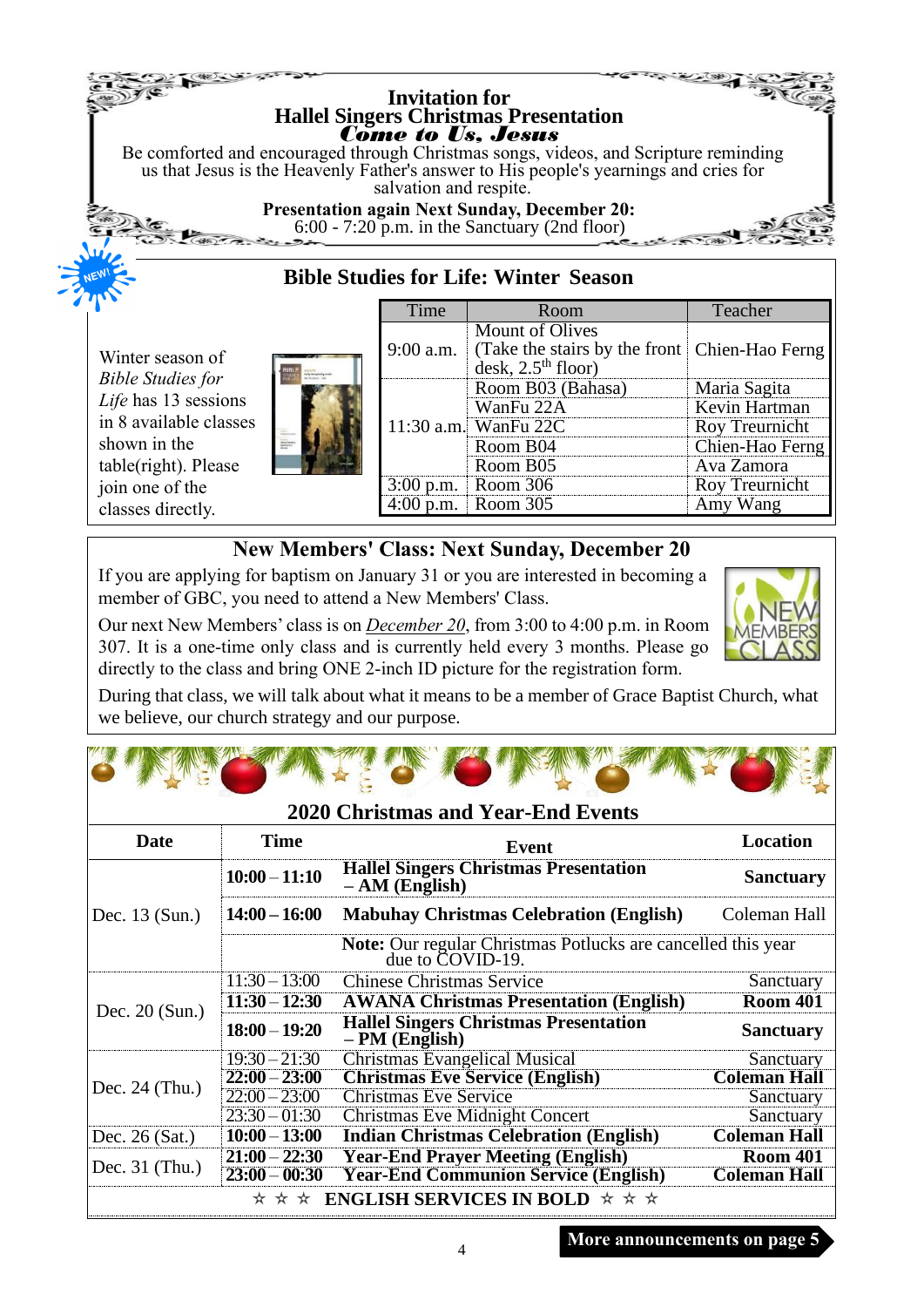| <b>Crisis Related Care Training</b>                                                                                    | <b>Christmas &amp; New Year Celebration with</b>                                                                                   |
|------------------------------------------------------------------------------------------------------------------------|------------------------------------------------------------------------------------------------------------------------------------|
| <b>Time:</b> $1:30-3:00$ p.m. on December                                                                              | the Indian Community                                                                                                               |
| 20                                                                                                                     | The Yonghe Bible Study Group will celebrate                                                                                        |
| <b>Location: Coleman Hall</b>                                                                                          | Christmas & New Year with the Indian community in                                                                                  |
| We have recruited 130 brothers and<br>sisters who are willing to participate                                           | Taipei on Saturday, December 26th from 11 a.m. to<br>1.30 p.m. in Coleman Hall.<br>They will celebrate the birth of our Lord Jesus |
| in GBC's Crisis Care Ministry!!                                                                                        | through singing, dancing, testimony sharing, video                                                                                 |
| We will learn together to prepare<br>ourselves to be crisis care-givers or<br>companions.                              | and a message from Pastor Nick. This will be<br>followed by lunch.<br>You are invited to share in the joy of celebrating the       |
| <i>*If you have not yet registered, but</i><br>are willing to receive this training,<br>we welcome you to join us then | Lord Jesus' birth! If you have questions, please<br>contact the Yunghe Bible Study Group leader,<br>Timothy Meesala, at his email: |
| and there!!                                                                                                            | yedukondaluster@gmail.com.                                                                                                         |

■ **Orphanage Visit TODAY:** Meet 2nd and 4th Sundays in Room 403 at 1:00 p.m. and leave GBC from the front door at 2:00 p.m. No training is required. Participants in this ministry must be registered members of GBC.



- Marriage-Related Services: GBC provides marriage-related services (counseling on marriage problems/questions, pre-marrital counseling…..) for registered members. Please contact SueJenny (suejenny@gbc.org.tw) to schedule the meetings if you need counseling.
- **Issues with Our Website:** Please follow the instructions listed on GBC website home page: https://www.gbc.org.tw/en
- **Be Careful of Fake Emails:** For details see GBC website home page:<https://www.gbc.org.tw/en>
- **Evergreen Bilingual Fellowship:** Evergreen Fellowship meets every Saturday night from 6:00 to 8:00 p.m. in GBC Room 401. To join, please email: [wistlesliang@hotmail.com.](mailto:wistlesliang@hotmail.com)

| <b>English Congregation Leaders</b>                                                                                                                                                                                                                                                                                                                                                                                                                                                                                                                                |                                                                                                                                                                                                                                                                                                                                                                                                                               |                                                                                                                                                                                                                                                                                                                                                                                                                                                                                                                             |                                                                                                                                                                                                                                                                                                                                                                 |                                                                                                                                                                                                                                                                                                            |  |
|--------------------------------------------------------------------------------------------------------------------------------------------------------------------------------------------------------------------------------------------------------------------------------------------------------------------------------------------------------------------------------------------------------------------------------------------------------------------------------------------------------------------------------------------------------------------|-------------------------------------------------------------------------------------------------------------------------------------------------------------------------------------------------------------------------------------------------------------------------------------------------------------------------------------------------------------------------------------------------------------------------------|-----------------------------------------------------------------------------------------------------------------------------------------------------------------------------------------------------------------------------------------------------------------------------------------------------------------------------------------------------------------------------------------------------------------------------------------------------------------------------------------------------------------------------|-----------------------------------------------------------------------------------------------------------------------------------------------------------------------------------------------------------------------------------------------------------------------------------------------------------------------------------------------------------------|------------------------------------------------------------------------------------------------------------------------------------------------------------------------------------------------------------------------------------------------------------------------------------------------------------|--|
| English Pastor: Nick Brideson                                                                                                                                                                                                                                                                                                                                                                                                                                                                                                                                      |                                                                                                                                                                                                                                                                                                                                                                                                                               |                                                                                                                                                                                                                                                                                                                                                                                                                                                                                                                             |                                                                                                                                                                                                                                                                                                                                                                 |                                                                                                                                                                                                                                                                                                            |  |
| Minister Priscilla Liao<br><b>Pastor Nick Brideson</b>                                                                                                                                                                                                                                                                                                                                                                                                                                                                                                             |                                                                                                                                                                                                                                                                                                                                                                                                                               |                                                                                                                                                                                                                                                                                                                                                                                                                                                                                                                             | Minister Kevin Wang                                                                                                                                                                                                                                                                                                                                             |                                                                                                                                                                                                                                                                                                            |  |
| <b>Adult Education</b><br>/Mission                                                                                                                                                                                                                                                                                                                                                                                                                                                                                                                                 | AM Worship                                                                                                                                                                                                                                                                                                                                                                                                                    | Children's<br>Education/Caring                                                                                                                                                                                                                                                                                                                                                                                                                                                                                              | PM Worship                                                                                                                                                                                                                                                                                                                                                      | Youth/Fellowship                                                                                                                                                                                                                                                                                           |  |
| <b>Adult Education</b><br>Nick Brideson<br>nick@gbc.org.tw<br><b>Foreign Mission:</b><br><b>Medical/Dental Team</b><br>Armand Lim<br>rmanlim@yahoo.com<br><b>VBS</b> Team<br>Priscilla Liao<br>$priscilla(\partial gbc.org.tw)$<br><b>Taiwan Mission:</b><br><b>TaiTung Team</b><br>Cherrie Gow Lim<br>cvgow@yahoo.com<br><b>Orphanage Ministry</b><br>Julie Chen<br>yuling0914@gmail.com<br><b>NTU Friday English</b><br><b>Conversation Group</b><br>Roy Treurnicht<br>roytreur@gmail.com<br><b>Ethiopian Students Group</b><br>Abex Tesfave<br>abex98@gmail.com | <b>Morning Music</b><br>Cherrie Gow Lim<br>cvgow@yahoo.com<br><b>Morning Greeters</b><br>Chien Ferng<br>cferng@gmail.com<br><b>Adult Choir</b><br><b>Hand Bell Choir</b><br>Juliet Jao<br>lenyinjao@gmail.com<br><b>Hallel Singers</b><br>Cherrie Gow Lim<br>cvgow@yahoo.com<br><b>Morning Fellowship Tea</b><br>Yuri Shih<br>yuchen phone@hotmail.com<br><b>Morning Multimedia</b><br>Vicky Lin<br>gbcmorningmedia@gmail.com | <b>Cryroom Children's</b><br><b>Care Ministry</b><br>Abby Tu<br>abbbytu@gmail.com<br><b>AWANA Preschool</b><br>Joanna Peng<br>Joanna1285@hotmail.com Evening Multimedia<br><b>AWANA Spark Group</b><br>Crystal Turner<br>elisayeh@yahoo.com<br><b>AWANA T&amp;T Group</b><br>Ming Lai<br>minglai $88$ @gmail.com<br><b>Prayer Ministry</b><br>Priscilla Liao<br>$priscilla(\partial gbc.org.tw)$<br><b>Hospital Visitation</b><br>Amanda Lou<br>lou.amanda@gmail.com<br><b>Small Groups</b><br>Women<br>General<br>Ministry | <b>Evening Music Team</b><br>Alex Chen<br>gbceworshipteam@gmail.com above)<br><b>Evening Greeters</b><br>Vicky Kuo<br>asiaglobe999@gmail.com<br>Jusak Tandean<br>jtandean@yahoo.com<br><b>Evening Tea / Baptism</b><br><b>Celebration Fellowship</b><br>Michelle Cheng<br>yealincheng@yahoo.com<br><b>Baptism Support</b><br>Aline Kao<br>$aline(a)$ gbc.org.tw | <b>Trinity Youth</b><br>(Grade 7 and<br>Grant & Kirsten<br><b>Burgess</b><br>grantburgess@live.co.za<br><b>Mabuhay Fellowship</b><br>Ava Zamora<br>avazam@yahoo.com<br><b>Young Adults</b><br>Fellowship<br>Kevin Wang<br>kevin@gbc.org.tw<br><b>Small Groups</b><br>Youth<br><b>Students</b><br>Parenting |  |
| <b>Secretarial staff</b><br>Stella Chen (part-time)<br>SueJenny Hsu<br>suejenny@gbc.org.tw<br>stella@gbc.org.tw                                                                                                                                                                                                                                                                                                                                                                                                                                                    |                                                                                                                                                                                                                                                                                                                                                                                                                               | Deacon<br>Michael Huang<br>mhuang500@yahoo.com                                                                                                                                                                                                                                                                                                                                                                                                                                                                              |                                                                                                                                                                                                                                                                                                                                                                 | <b>Alternate Deacon</b><br>Armand Lim<br>rmanlim@yahoo.com                                                                                                                                                                                                                                                 |  |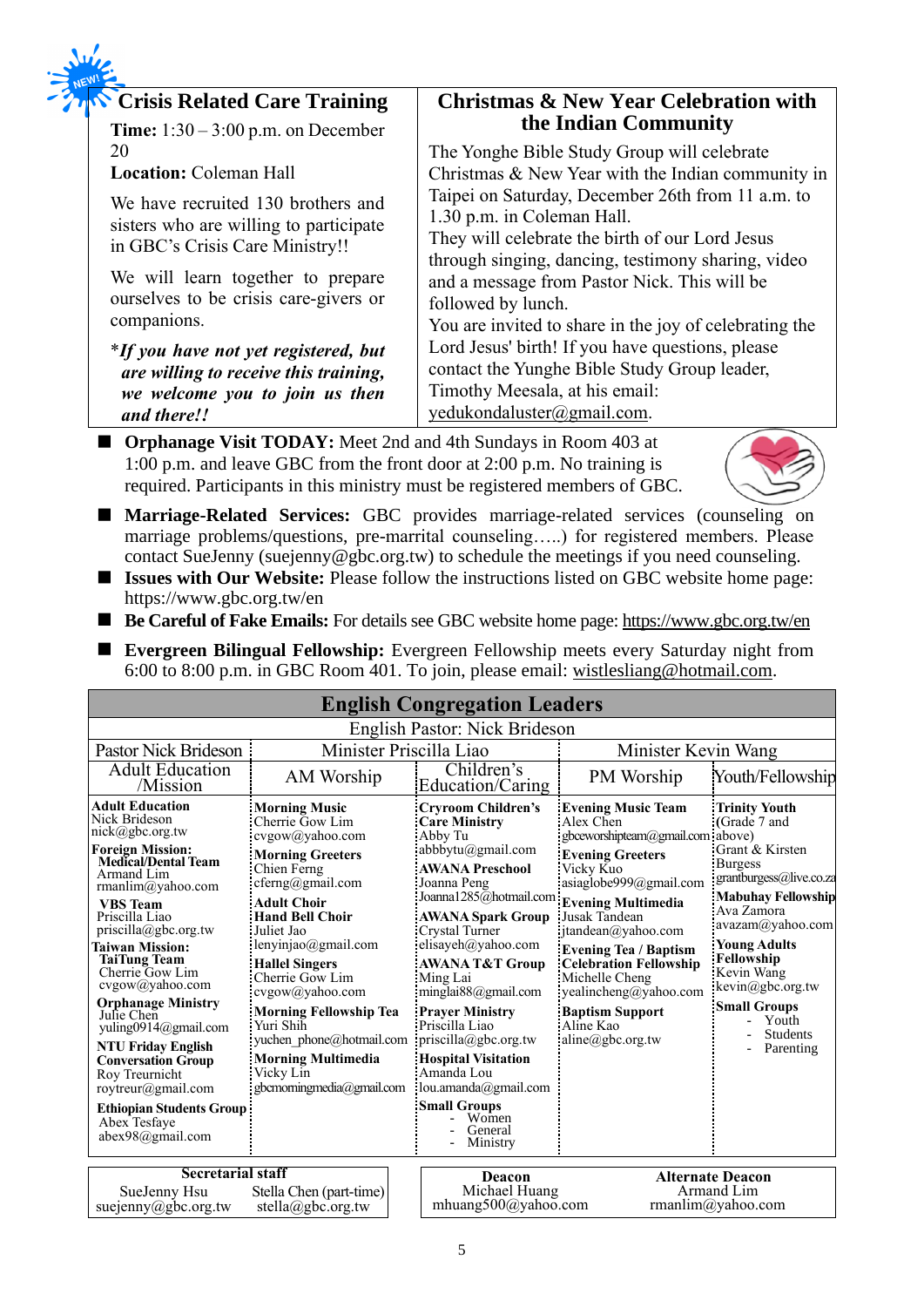| $\star\star$ Sunday School Information – Join a class directly $\star\star$ |                                                                                                                       |                                                                                      |  |  |
|-----------------------------------------------------------------------------|-----------------------------------------------------------------------------------------------------------------------|--------------------------------------------------------------------------------------|--|--|
| <b>Class</b><br>Time & Room                                                 |                                                                                                                       |                                                                                      |  |  |
| <b>Beginning Christian Life</b>                                             | <b>NOTE:</b> To go to either the Calvary or Mount of Olives<br>rooms, take the stairs by the front desk, 2.5th floor. |                                                                                      |  |  |
| Alpha – New and non-Christians                                              | 11:30 a.m.                                                                                                            | Calvary Room                                                                         |  |  |
| Christianity 101 - required for baptism                                     | $11:30$ a.m.                                                                                                          | <b>Mount of Olives</b>                                                               |  |  |
| <b>Maturing Christians</b>                                                  |                                                                                                                       |                                                                                      |  |  |
|                                                                             | 9:00 a.m.                                                                                                             | Mount of Olives Room                                                                 |  |  |
| <b>Bible Studies for Life</b>                                               | 11:30 a.m.                                                                                                            | 5 classes:<br>Room B03 - in Bahasa<br>Room B04<br>Room B05<br>WanFu 22A<br>WanFu 22C |  |  |
|                                                                             | $2:30$ p.m.                                                                                                           | Room 306                                                                             |  |  |
|                                                                             | $4:00$ p.m.                                                                                                           | Room 305                                                                             |  |  |
| <b>Youth: Grade 7 and above</b>                                             |                                                                                                                       |                                                                                      |  |  |
| <b>Bible Studies for Life</b>                                               | $11:30$ a.m.                                                                                                          | Room 405                                                                             |  |  |
| <b>Children</b>                                                             |                                                                                                                       |                                                                                      |  |  |
| Nursery - Age 3 and under                                                   | 11:20 a.m. $-12:50$ p.m.                                                                                              | Kindergarten                                                                         |  |  |
| Preschool - Age 3 to 5                                                      | 11:40 a.m. $-12:40$ p.m.                                                                                              | Room 403                                                                             |  |  |
| AWANA - Kindergarten $(\pm \text{m})$ to Grade 6                            | 11:30 a.m. $-1:00$ p.m.                                                                                               | Rooms 401 / 404                                                                      |  |  |

| $\star \star$ Fellowships - Join a fellowship directly $\star \star$ |                                                           |            |  |  |
|----------------------------------------------------------------------|-----------------------------------------------------------|------------|--|--|
| Fellowship<br>Time<br>Location                                       |                                                           |            |  |  |
| Mabuhay                                                              | Sundays; $2:00 - 4:00$ p.m.                               | <b>B05</b> |  |  |
| Young Adults $(20 - 35 \text{ y.o.})$                                | $1st$ & 3 <sup>rd</sup> Saturdays; 4:30 p.m. to 6:00 p.m. | WanFu 22   |  |  |

|                          | $\star\star$ Small Groups – Contact the leader to join $\star\star$                                               |                                                       |                                                           |  |  |
|--------------------------|-------------------------------------------------------------------------------------------------------------------|-------------------------------------------------------|-----------------------------------------------------------|--|--|
| <b>Type</b>              | <b>Name</b>                                                                                                       | Day/Time                                              | <b>Location/Contact Emails</b>                            |  |  |
|                          | NTU Friday English<br><b>Conversation Group</b>                                                                   | Friday<br>$12:20 - 1:10 \text{ pm}$                   | NTU<br>roytreur@gmail.com                                 |  |  |
| <b>Students</b>          | <b>International Students Group</b>                                                                               | Friday<br>$7:30 - 9:00 \text{ pm}$                    | WanFu 22A<br>cesaledro57@gmail.com                        |  |  |
| Language/<br>Nationality | <b>Ethiopian Students Group</b>                                                                                   | Thursday<br>$4:00 - 5:30$ p.m.<br>$2nd & 4th$ Sunday  | Room 307<br>abex98@gmail.com                              |  |  |
| Parenting                | Parenting Group                                                                                                   | $11:30$ am $-12:30$ pm                                | GBC Room 402<br>rod syverson@hotmail.com                  |  |  |
| Women                    | Women's Breakfast Group                                                                                           | $2na$ & 4 <sup>th</sup> Saturday<br>$8:30 - 10:30$ am | WanFu 22A<br>joeym.vanderwerf@gmail.com                   |  |  |
|                          | Salt & Light                                                                                                      | Sunday<br>$1:30 - 3:00$ pm                            | <b>GBC Mount of Olives Room</b><br>paulhan2908@gmail.com  |  |  |
|                          | <b>Bilingual Interpretation Group</b>                                                                             | Sunday<br>$3:00 - 5:00$ pm                            | <b>GBC Room 303</b><br>$cfindler(a)$ yahoo.com            |  |  |
|                          | Crown of Beauty                                                                                                   | Saturday<br>$2:00 - 4:00$ pm                          | <b>GBC Mount of Olives Room</b><br>clemence4261@gmail.com |  |  |
| General                  | Thursday Night Bible<br><b>Study Group</b>                                                                        | Thursday<br>$7:30 - 9:00$ pm                          | GBC Room 301<br>rod_syverson@hotmail.com                  |  |  |
|                          | NanGang Bible<br><b>Study Group</b>                                                                               | Friday<br>$7:00 - 9:30$ pm                            | <b>NanGang</b><br>sagitamaria@gmail.com                   |  |  |
|                          | YungHe Bible Study Group                                                                                          | Friday<br>$7:00-8:30$ pm                              | YungHe<br>yedukondaluster@gmail.com                       |  |  |
|                          | HsinChu Bible Study Group                                                                                         | Friday<br>$7:30 - 8:45$ pm                            | <b>HsinChu</b><br>rmanlim@yahoo.com                       |  |  |
| Ministry                 | <b>Hospital Visitation Group</b>                                                                                  | Thursday<br>$1:30 - 2:30$ pm                          | Near GBC<br>lou.amanda@gmail.com                          |  |  |
|                          | If you are interested in starting a new group,<br>please contact Minister Priscilla Liao at priscilla@gbc.org.tw. |                                                       |                                                           |  |  |